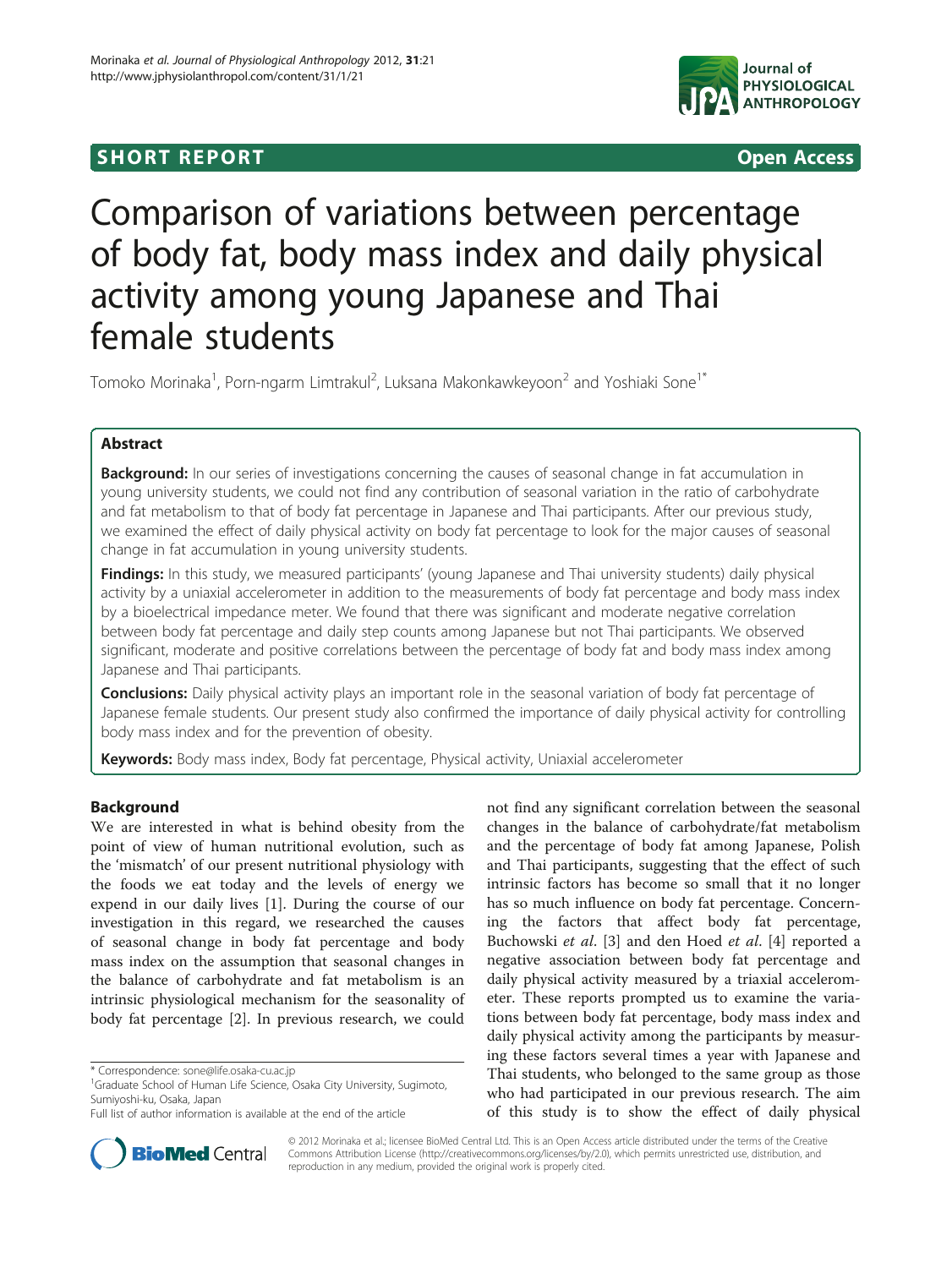activity on the seasonal change in the body fat percentage and body mass index of Japanese and Thai female university students.

## Participants and methods Participants

Twenty-two Japanese and twenty-seven Thai female university students participated in this study as paid participants. All participants were non-smokers and healthy, according to their self-assessment. The participants were female university students attending the universities of the authors (Osaka City University in Japan, and Chiang Mai University in Thailand) and their general description is shown in Table 1. Comparison of the items listed in Table 1 between these two sample groups shows there were no significant differences except for the measured percentage of body fat (t  $(47) = 2.300$ ,  $P = 0.026$ ). We explained the purpose of the study and the procedures involved to all the participants before they gave their written consent to participate according to the protocol approved by the Research Ethics Committee of the Graduate School of Human Life Science, Osaka City University (Approval No. 08/01) and the Research Ethics Committee of the Faculty of Medicine, Chiang Mai University (Approval No. Bio-11-02-21-12-X).

## Measurements

The participants' body fat percentage, body weight and body mass index were measured and calculated by a segmental multifrequency bioelectrical impedance meter (InBody430, Biospace Japan Inc., Tokyo, Japan) in both samples. Measurements were carried out in the morning after an overnight fast wearing the same toweling dress of 0.5 kg throughout the examination (with Japanese participants) or without their outerwear (with Thai participants). The height of each participant was measured to the nearest 0.1 cm by a usual scale. Daily physical activity was measured on seven consecutive days before the day of body composition measurement by means of a

Table 1 Characteristics of the participants

|                                | Japanese (n 22)                         | Thai (n 27)                        |  |  |
|--------------------------------|-----------------------------------------|------------------------------------|--|--|
|                                | Mean $\pm$ SD (range)                   | Mean $\pm$ SD (range)              |  |  |
| Age (years)                    | $21.5 \pm 0.7$ (21-24)                  | $21.2 \pm 2.2$ (18-25)             |  |  |
| Height (cm)                    | $159.9 \pm 5.9$ (151.7-170.5)           | $160.6 \pm 6.0$ (146.0-170.0)      |  |  |
| Body fat (%)                   | $23.0 \pm 5.3$ <sup>a</sup> (12.2-35.4) | $26.7 \pm 5.6^{\circ}$ (15.8-36.1) |  |  |
| Weight (kg)                    | $49.5 \pm 4.2$ (43.6-58.3)              | $51.2 \pm 5.9$ (41.4-64.6)         |  |  |
| Body mass<br>index ( $kg/m2$ ) | $19.4 \pm 1.5$ (16.5-22.1)              | $19.8 \pm 2.0$ (16.6-23.0)         |  |  |

The values are mean, standard deviation, and range of characteristics. These values were obtained when the examination started, in May 2010 for Japan and Apr 2011 for Thailand. <sup>a</sup>Means sharing a common superscript letter are significantly different at  $P < 0.05$  by Student's t-test.

uniaxial accelerometer (Lifecorder EX, Suzuken, Nagoya, Japan), which was attached to the participant's waist from the time they woke up until they went to sleep. The daily step count of the participants stored in the accelerometer was computed by its software for the analysis (Lifelyzer 02 Pro, Suzuken, Nagoya, Japan). In Japan, we measured body composition every month from May (2010) to January (2011) and monitored daily physical activity in May, July, October (2010) and January (2011). In Thailand, body composition and daily physical activity were measured in April, June, August, October, December (2011) and January (2012). Hereafter, each month the measurements were carried out will be abbreviated to three characters.

## Data analyses

Changes in the variable through the measuring periods (temporal change) were analyzed by one factor (measuring time) repeated measure analysis of the variance (ANOVA) followed by post hoc multiple comparison tests using the Bonferroni method. Multiple regression was used to determine the variations between the variables such as the body fat percentage, body mass index, and number of steps per day according to the reference 'Calculating correlation coefficients with repeated observations: Part 1 - correlation within subjects' of Bland and Altman [\[5](#page-3-0)]. The  $P$  value < 0.05 (two-sided) was considered to be statistically significant. These analyses were performed using the Statistical Package for the Social Sciences version 16.0 (IBM SPSS, Chicago, IL, USA).

## Results

Table [2](#page-2-0) shows the temporal changes in the body fat percentage, body mass index and daily step counts of the two sample groups. One factor repeated ANOVA showed significant changes in the percentage of body fat, body mass index and daily step counts of Japanese participants  $(F (8, 168) = 9.741, P = 0.000, F (8, 168) =$ 6.533,  $P = 0.000$ ,  $F(3, 63) = 4.138$ ,  $P = 0.010$ , respectively). In Thai participants, there were no significant seasonal changes in the percentage of body fat or body mass index,  $(F (5, 130) = 0.826, P = 0.533, F (5, 130) = 0.109,$  $P = 0.990$ , respectively). There was, however, a significant seasonal change in daily step counts  $(F (5, 130) = 6.043,$  $P = 0.000$ . Table [3](#page-2-0) summarizes the results of the multiple regression analyses of the variables measured in this study. Between the body fat percentage and daily step counts, significant and moderate negative correlation was found among Japanese participants, but not among Thai participants. We observed significant, moderate and positive correlations between the percentage of body fat and body mass index among Japanese and Thai participants.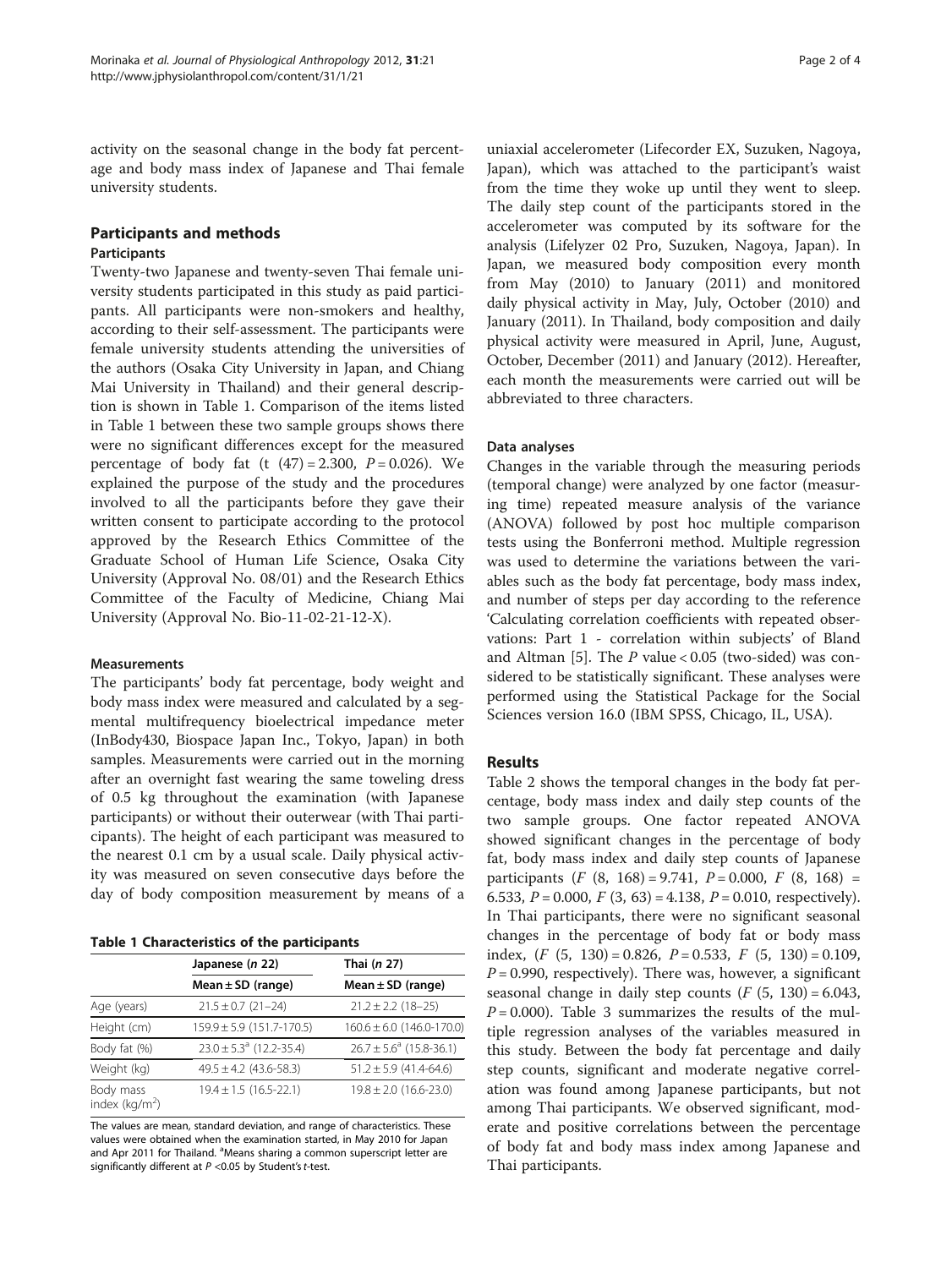<span id="page-2-0"></span>Table 2 Summary of the mean and standard deviations of the measurements

| <b>Subjects</b>   |                          |                           |                              |  |  |
|-------------------|--------------------------|---------------------------|------------------------------|--|--|
| Month             | Body fat %               | <b>Body mass</b><br>index | Daily step<br>counts         |  |  |
| Japanese $(n=22)$ |                          |                           |                              |  |  |
| Apr               |                          |                           |                              |  |  |
| May               | $23.0 \pm 5.3$           | $19.4 \pm 1.5^a$          | $10329 \pm 3208$             |  |  |
| Jun               | $22.2 \pm 4.9^{a,b}$     | $19.2 \pm 1.6$            |                              |  |  |
| Jul               | $22.0 \pm 5.0^{c,d,e}$   | $19.1 \pm 1.6$            | $10493 \pm 4128$             |  |  |
| Aug               | $22.1 \pm 5.0^{f, g, h}$ | $19.0 \pm 1.5^{b,c}$      |                              |  |  |
| Sep               | $22.4 \pm 5.2^{i,j}$     | $19.0 \pm 1.5^{a,d,e,f}$  |                              |  |  |
| Oct               | $23.7 \pm 4.8^{a,c,f,i}$ | $19.1 \pm 1.6$            | $9514 \pm 2991$              |  |  |
| Nov               | $23.7 \pm 4.7^{b,d,g,j}$ | $19.3 \pm 1.5^{b,d}$      |                              |  |  |
| Dec               | $23.4 \pm 4.9$           | $19.3 \pm 1.6^e$          | $8466 \pm 2876$              |  |  |
| Jan               | $24.0 \pm 4.9^{e,h}$     | $19.4 \pm 1.6^{c,f}$      |                              |  |  |
| $Year^*$          |                          |                           | $9701 \pm 3377$              |  |  |
| Thai $(n=27)$     |                          |                           |                              |  |  |
| Apr               | $26.7 \pm 5.6$           | $19.8 \pm 2.0$            | $6977 \pm 2560$              |  |  |
| May               |                          |                           |                              |  |  |
| Jun               | $26.3 \pm 5.7$           | $19.9 \pm 2.2$            | $7434 \pm 2242^{a,b}$        |  |  |
| Jul               |                          |                           |                              |  |  |
| Aug               | $27.0 \pm 6.1$           | $20.0 \pm 2.2$            | $6132 \pm 1972$ <sup>a</sup> |  |  |
| Sep               |                          |                           |                              |  |  |
| Oct               | $27.2 \pm 6.0$           | $20.0 \pm 2.3$            | $5375 \pm 2448$ <sup>b</sup> |  |  |
| Nov               |                          |                           |                              |  |  |
| Dec               | $27.7 \pm 5.8$           | $20.1 \pm 2.4$            | $6237 \pm 2110$              |  |  |
| Jan               | $28.1 \pm 6.8$           | $19.9 \pm 2.3$            | $6909 \pm 2218$              |  |  |
| Year <sup>*</sup> |                          |                           | $6511 \pm 2332$              |  |  |

a-jMeans in the same column sharing a common superscript letter are significantly different, P <0.05.  $^*$ Comparison of pooled data. Significantly different by tatest (t – 7.897, P – 0.000) different by t-test (t = 7.897,  $P = 0.000$ ).

## **Discussion**

In this study, we adopted steps taken per day as an indicator of the daily physical activity of Japanese and Thai participants because Swartz et al. [\[6](#page-3-0)] reported that steps

Table 3 Bivariate correlation of body fat percentage, body mass index, and daily step counts

| <b>Subjects</b>         | Dependent       | Correlation                    | Р     |
|-------------------------|-----------------|--------------------------------|-------|
| Independent<br>variable | variable        | coefficient<br>within subjects |       |
| Japanese $(n=22)$       |                 |                                |       |
| Step counts per day     | Body fat %      | $-0.480$                       | 0.000 |
| Body fat %              | Body mass index | 0.443                          | 0.000 |
| Step counts per day     | Body mass index | $-0.007$                       | 0.952 |
| Thai (n = 27)           |                 |                                |       |
| Step counts per day     | Body fat %      | $-0.074$                       | 0.393 |
| Body fat %              | Body mass index | 0.791                          | 0.000 |
| Step counts per day     | Body mass index | $-0.067$                       | 0.441 |

taken per day recorded by Lifecorder EX provided more beneficial and reliable feedback on physical activity level, rather than kilocalories calculated based on the thermic effect of food, physical activity energy expenditure, and an estimation of basal metabolic rate developed on Japanese participants. In terms of the main purpose of this study, to show the effect of daily physical activity on the seasonal changes in the percentage of body fat and body mass index of the Japanese and Thai female university students, we obtained different results among the two samples. In Japanese participants, there was a significant temporal change in the percentage of body fat, whose changing pattern was the same as that observed in our previous study [\[2](#page-3-0)]. As shown in Table 3, a significant and negative association between body fat percentage and the steps per day was observed among Japanese participants. Considering no significant correlation between the energy intake (kcal/day) and the percentage of body fat among Japanese participants observed in our previous study [[2](#page-3-0)], the converse relationship between the temporal changing pattern of the step counts and that of the body fat percentage, and the significant negative correlation between them observed in this study, may indicate that daily physical activity plays an important role in the seasonal variation of body fat percentage observed in our previous and the present study for Japanese female students.

In contrast to the results of the Japanese participants, there was no significant seasonal change in the percentage of body fat or correlation between the percentage of body fat and the steps per day among Thai participants. No significant correlation between the body fat percentage and the steps per day may be explained by less daily physical activity as well as the shorter time or strength of physical activity than that of Japanese participants; den Hoed and Westerterp reported that body fat percentage was negatively associated with total daily physical activities, especially with the length of time for physical activities of higher intensity [\[4\]](#page-3-0). When we compared the data collected by Lifecorder EX, the mean number of steps of Thai students through the observation period was significantly lower than that of Japanese students (see Table 2). This low daily physical activity may be a major factor for no seasonal change in the percentage of body fat of Thai participants. The lesser amount of daily physical activity of Thai students compared to that of Japanese students could be explained by the difference in their lifestyle. Thai co-authors reported that most of Thai participants were living in the university dormitories and some were living in houses in the town of Chiang Mai, usually using motorcycles or cars to travel to the university. Concerning the relationship between the daily step counts and the transportation means of the university students, Oie et al. [\[7](#page-3-0)] reported,